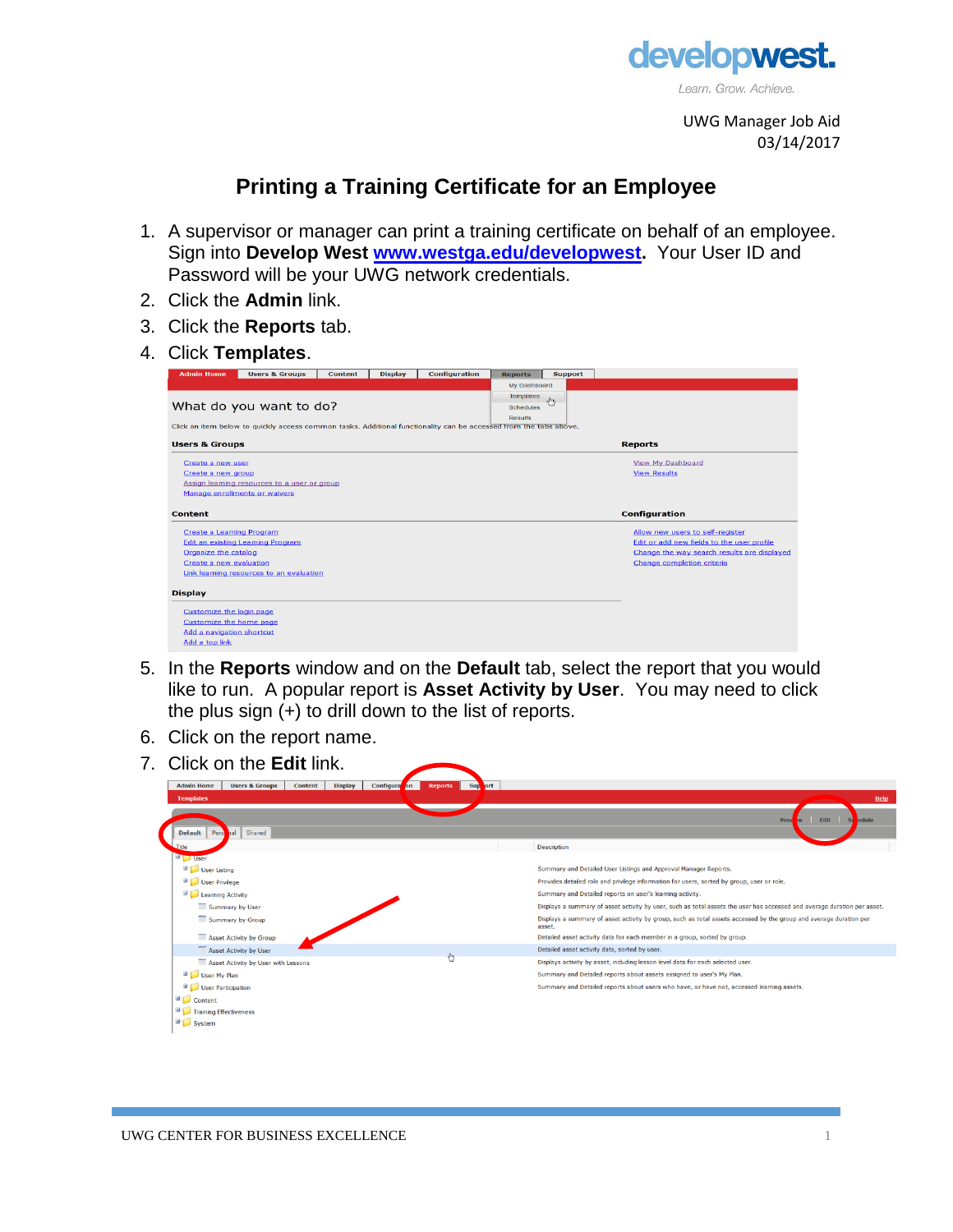

UWG Manager Job Aid 03/14/2017

- 8. You can select a specific time period or certain dates for the report.
- 9. Click on the **Groups/Users** dropdown.

| <b>Admin Home</b>                   | <b>Users &amp; Groups</b>                                           | Content               | Display   | <b>Configuration</b> | <b>Reports</b> | <b>Support</b><br>٠ |  |  |  |  |                                         |  |      |
|-------------------------------------|---------------------------------------------------------------------|-----------------------|-----------|----------------------|----------------|---------------------|--|--|--|--|-----------------------------------------|--|------|
|                                     | Templates >> Default >> Learning Activity >> Asset Activity by User |                       |           |                      |                |                     |  |  |  |  |                                         |  | Help |
|                                     |                                                                     |                       |           |                      |                |                     |  |  |  |  | Preview Save Save As Save Result Cancel |  |      |
| Template Properties                 |                                                                     |                       |           |                      |                |                     |  |  |  |  |                                         |  |      |
|                                     |                                                                     |                       |           |                      |                |                     |  |  |  |  |                                         |  |      |
| - Activity Dates                    |                                                                     |                       |           |                      |                |                     |  |  |  |  |                                         |  |      |
| <sup>O</sup> Previous               | Month(s)                                                            | $\checkmark$          | V To Date |                      |                |                     |  |  |  |  |                                         |  |      |
| <sup>■</sup> *From                  | $\Box$<br>2015-01-01                                                |                       |           | To $2015 - 02 - 09$  |                |                     |  |  |  |  |                                         |  |      |
| <b>Groups / Users</b>               | Asset Filter                                                        | <b>Filter Options</b> |           |                      |                |                     |  |  |  |  |                                         |  |      |
| $\blacktriangledown$ Groups / Users |                                                                     |                       |           |                      |                |                     |  |  |  |  |                                         |  |      |
| v Display Options                   |                                                                     |                       |           |                      |                |                     |  |  |  |  |                                         |  |      |
|                                     |                                                                     |                       |           |                      |                |                     |  |  |  |  |                                         |  |      |

- 10.Once in the Groups/Users dropdown box, select the Users radio button.
- 11.You may need to click on the plus sign (+) next to your department name to see all users.

| <b>Admin Home</b>                 | <b>Users &amp; Groups</b>                                           | <b>Content</b>        | <b>Display</b>   | <b>Configuration</b> | <b>Reports</b>   | <b>Support</b> |                   |                  |
|-----------------------------------|---------------------------------------------------------------------|-----------------------|------------------|----------------------|------------------|----------------|-------------------|------------------|
|                                   | Templates >> Default >> Learning Activity >> Asset Activity by User |                       |                  |                      |                  |                |                   |                  |
|                                   |                                                                     |                       |                  |                      |                  |                |                   |                  |
|                                   |                                                                     |                       |                  |                      |                  |                |                   |                  |
| Template Properties               |                                                                     |                       |                  |                      |                  |                |                   |                  |
| - Activity Dates                  |                                                                     |                       |                  |                      |                  |                |                   |                  |
| <b>O</b> Previous                 | Month(s)<br>1                                                       | $\checkmark$          | <b>V</b> To Date |                      |                  |                |                   |                  |
| ◯ *From                           | 2015-01-01                                                          | $\Box$                | 2015-02-09<br>To | $\Box$               |                  |                |                   |                  |
| <b>Groups / Users</b>             | <b>Asset Filter</b>                                                 | <b>Filter Options</b> |                  |                      |                  |                |                   |                  |
| - Groups / Users                  |                                                                     |                       |                  |                      |                  |                |                   |                  |
| Select                            | <b>O</b> Users<br>⊙                                                 | Groups                |                  |                      |                  |                |                   |                  |
|                                   |                                                                     |                       | <b>Search</b>    | <b>Refresh</b>       |                  |                |                   |                  |
| <b>Users</b>                      |                                                                     |                       |                  |                      |                  |                |                   | Remove           |
| <b>EXALUSERS</b>                  |                                                                     |                       |                  |                      | <b>Users</b>     |                |                   |                  |
|                                   | Assignment Groups (AssignmentGroups2)                               |                       |                  |                      | <b>User Name</b> |                | <b>First Name</b> | <b>Last Name</b> |
| <b>⊞ Co</b> SkillSoft (SkillSoft) |                                                                     |                       |                  |                      | <b>All Users</b> |                |                   |                  |
|                                   |                                                                     |                       |                  |                      |                  |                |                   |                  |
|                                   |                                                                     |                       |                  |                      |                  |                |                   |                  |
|                                   |                                                                     |                       |                  |                      |                  |                |                   |                  |

12.Select the users that you would like to add to your report. Click the green arrow to add them to the user group.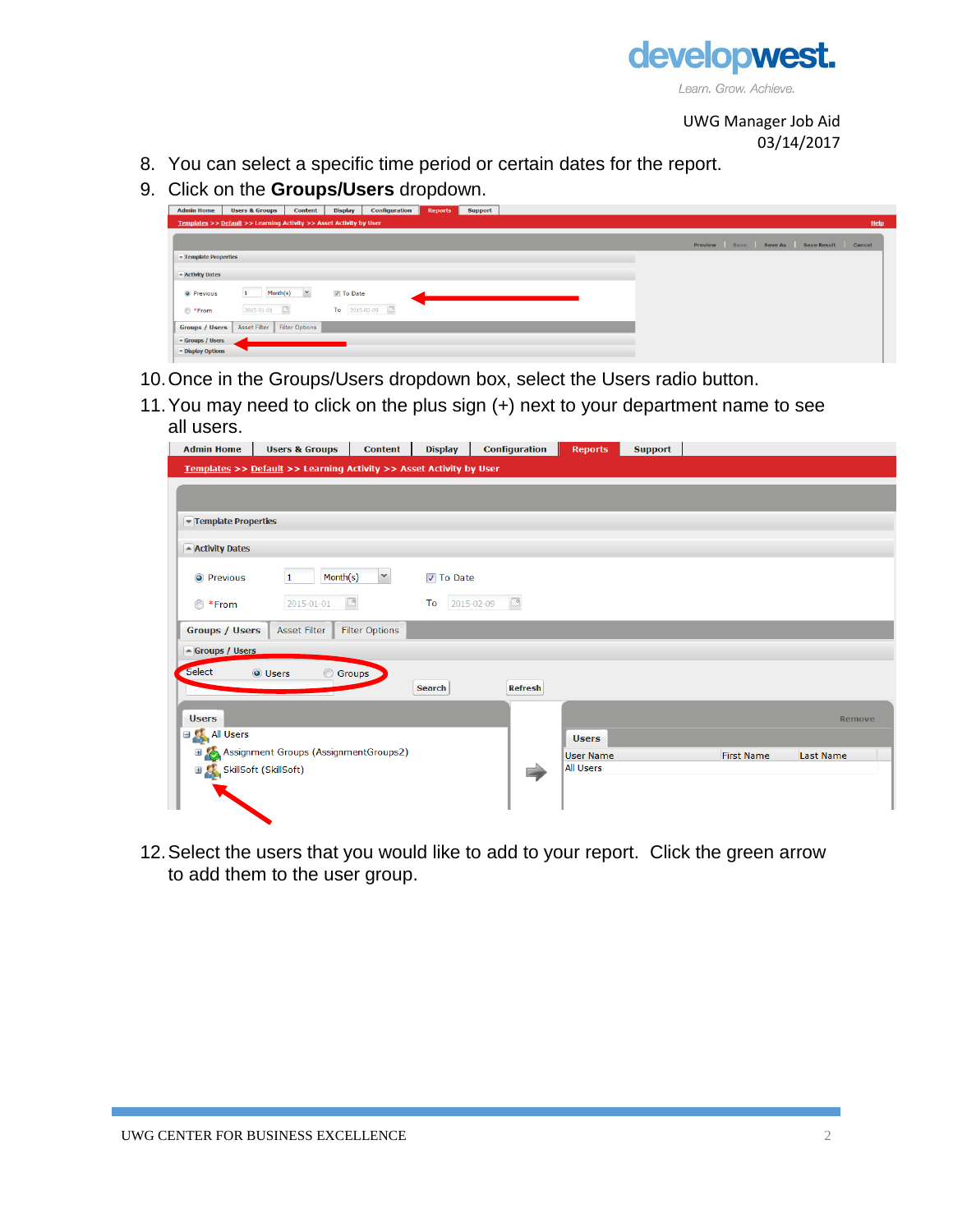

Learn. Grow. Achieve.

UWG Manager Job Aid 03/14/2017

13.Click the **Preview** link to run the report.

| <b>Admin Home</b><br><b>Users &amp; Groups</b><br><b>Display</b><br><b>Content</b>                                                                                                                                                                                                                                                                                                                                                                                                                                                                                  | Configuration | <b>Reports</b><br><b>Support</b>                                           |                                                 |                                                                   |                                   |        |
|---------------------------------------------------------------------------------------------------------------------------------------------------------------------------------------------------------------------------------------------------------------------------------------------------------------------------------------------------------------------------------------------------------------------------------------------------------------------------------------------------------------------------------------------------------------------|---------------|----------------------------------------------------------------------------|-------------------------------------------------|-------------------------------------------------------------------|-----------------------------------|--------|
| Templates >> Default >> Learning Activity >> Asset Activity by User                                                                                                                                                                                                                                                                                                                                                                                                                                                                                                 |               |                                                                            |                                                 |                                                                   |                                   | Help   |
| $\Box$<br>To $2015 - 02 - 09$<br>2015-01-01<br>◎ *From                                                                                                                                                                                                                                                                                                                                                                                                                                                                                                              |               |                                                                            |                                                 |                                                                   | Save Result<br>Save As<br>Preview | Cancel |
| Asset Filter<br><b>Filter Options</b><br><b>Groups / Users</b>                                                                                                                                                                                                                                                                                                                                                                                                                                                                                                      |               |                                                                            |                                                 |                                                                   |                                   |        |
| - Groups / Users                                                                                                                                                                                                                                                                                                                                                                                                                                                                                                                                                    |               |                                                                            |                                                 |                                                                   |                                   |        |
| Select<br><b>O</b> Users<br><b>Groups</b><br>Search<br><b>Users</b><br><b>A PIRCI, NOVIO (NITIRCI)</b><br>Thomton, Monica (mthomto)<br>Nunez, Selina (snunez)<br>Miller, Sylvia (smiller)<br>Tucker, Tamija (ttucker)<br>Eidson, Wanda (weidson)<br>UP Student Affairs and Enrollment Management (2008)<br><b>ED</b> University Advancement (50004)<br>pubadmin2, pubadmin2 (pubadmin2)<br>pubadmin3, pubadmin3 (pubadmin3)<br>McGovern, Charlene (charlene_mcgovern@skillsoft.com)<br>DoNotDelete, ClientBCSAdmin (bcsadmin)<br>$\left  \cdot \right $<br>$-111 -$ | Refresh<br>۳  | <b>Users</b><br><b>User Name</b><br><i>imcmanus</i><br>dhytower<br>weidson | <b>First Name</b><br>Jennifer<br>Debra<br>Wanda | Remove<br><b>Last Name</b><br><b>McManus</b><br>Hytower<br>Eidson |                                   |        |
| <b>Activated</b><br>Deactivated                                                                                                                                                                                                                                                                                                                                                                                                                                                                                                                                     |               | Select Subgroups                                                           |                                                 |                                                                   | $\mathbb{Q}$                      |        |

14.Once the report has been compiled, you will see a blue **Completed** link. Click on this link to open a window that will contain the certificate.

| <b>Admin Home</b>          | <b>Users &amp; Groups</b>                                           | <b>Content</b> | <b>Display</b> | Configuration |                | <b>Reports</b> | <b>Support</b> |  |            |             |        |              |                      |                    |
|----------------------------|---------------------------------------------------------------------|----------------|----------------|---------------|----------------|----------------|----------------|--|------------|-------------|--------|--------------|----------------------|--------------------|
|                            | Templates >> Default >> Learning Activity >> Asset Activity by User |                |                |               |                |                |                |  |            |             |        |              |                      | Help               |
|                            |                                                                     |                |                |               |                |                |                |  |            |             |        |              |                      |                    |
|                            |                                                                     |                |                |               |                |                |                |  |            |             |        | Edit         | <b>Save Template</b> | <b>Save Result</b> |
|                            |                                                                     |                |                |               |                |                |                |  |            |             |        |              |                      |                    |
| no bwrd a01 dt enus        |                                                                     | Course         |                |               | $0$ 2015-10-29 | 2015-10-29     |                |  |            | In Progress |        |              | 01:00                | 00:00              |
| no wnot a01 dt enus        |                                                                     | Course         |                |               | $0$ 2016-03-10 | 2016-03-11     |                |  |            | In Progress |        |              | 00:30                | 00:10              |
|                            |                                                                     |                |                |               |                |                |                |  |            |             |        |              |                      |                    |
| keAdding eTime in ADP      |                                                                     | Course         |                |               | 0 2015-07-08   | 2015-07-08     |                |  | 2015-07    | Completed   | 100.00 | 100.00 00:04 |                      | 00:01              |
| est for vehicle evaluation |                                                                     | Course         |                |               | 1 2015-08-13   | 2015-08-13     |                |  | 2015-08-13 | Completed   |        |              | 00:01                | 00:00              |
| est for vehicle evaluation |                                                                     | Course         |                |               | 2 2015-08-13   | 2015-08-20     |                |  | 2015-08-20 | Completed   |        |              | 00:01                | 00:00              |
| est for vehicle evaluation |                                                                     | Course         |                |               | 3 2015-08-20   | 2015-08-20     |                |  | 2015-08-20 | Completed   |        |              | 00:01                | 00:05              |
| est for vehicle evaluation |                                                                     | Course         |                |               | 4 2015-09-09   | 2015-09-09     |                |  | 2015-09-09 | Completed   |        |              | 00:01                | 00:00              |

15.A sample of the completed certificate is below.